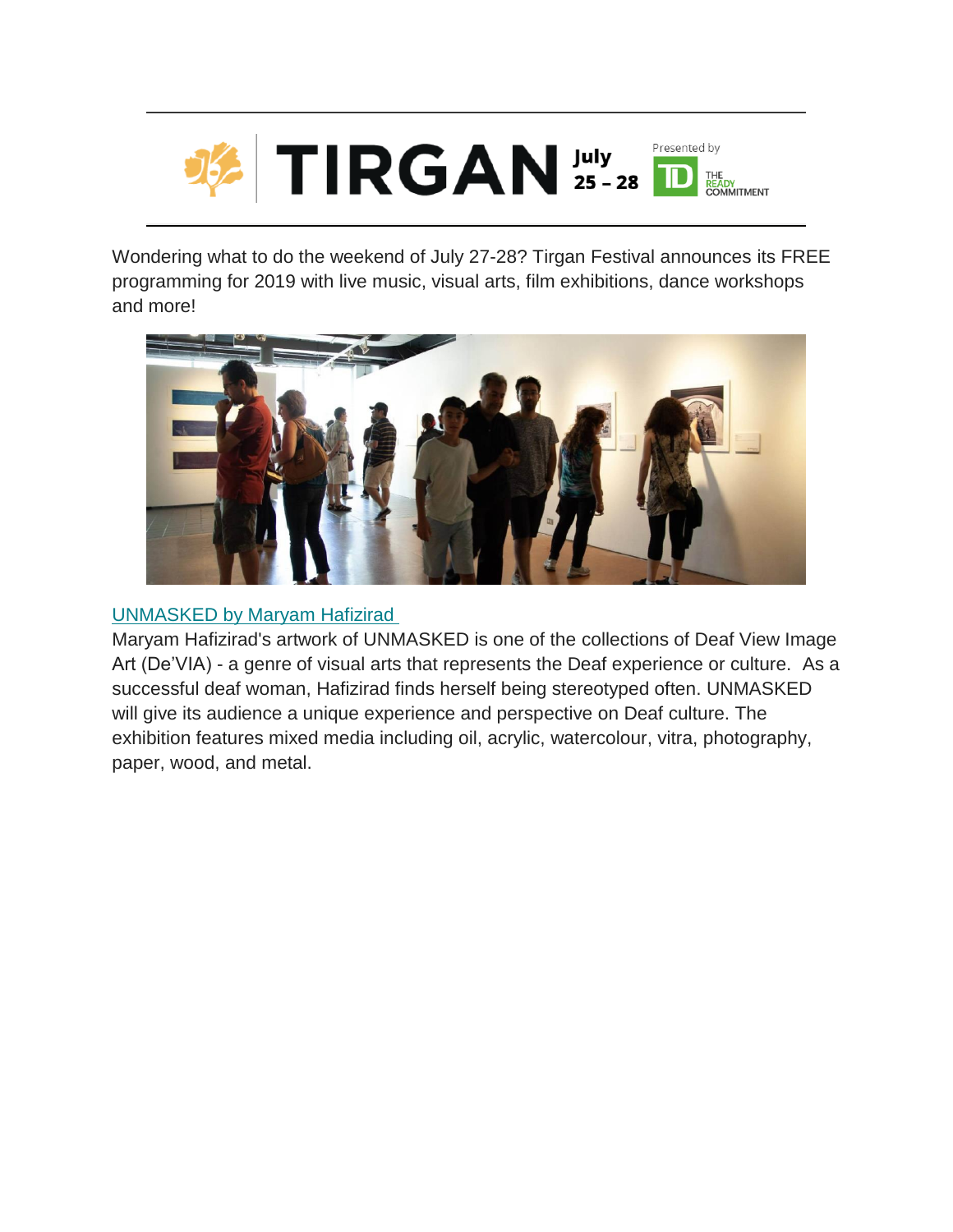

[Rostam Mirlashari, Prince of Baluchi Musicand Golbang World Music](https://tirgan.ca/tirgan2019/event/rostam-mirlashari-prince-of-baluchi-music-2/)  **Orchestra** 

*"I do not know of another group with such a musical width, this is what world music sounds like when musicians from different cultures find each other and truly interact. The music is traditionally Persian, symphonically Western, popular and folksy – it is ingenious, nuanced, modern and still recognizable. This is world-class world music not to be missed*!" - Lotta Johansson, producer, [Musikens hus in](http://www.musikenshus.se/) Rättvik

A delightful meeting point between Baluchi, Persian, Kurdish, Afghan and Swedish music traditions, Golbang creates musical magic, giving audiences the opportunity to treat themselves to one of the loveliest voices ever in a groovy interplay for peace and love.

Golbang (Persian for "the song of the Nightingale") is a modern and limitless world music band with an entirely unique sound. An important part of the Golbang magic is the distinct sounds from different cultures that are present in all their songs – as well as their improvisational ability!

In many ways, Golbang is a reflection of the nine members of the group, and each song can be performed in at least eight different ways. The variety of rhythms that the band uses can transform into completely new shapes, depending on who is listening and who is interpreting.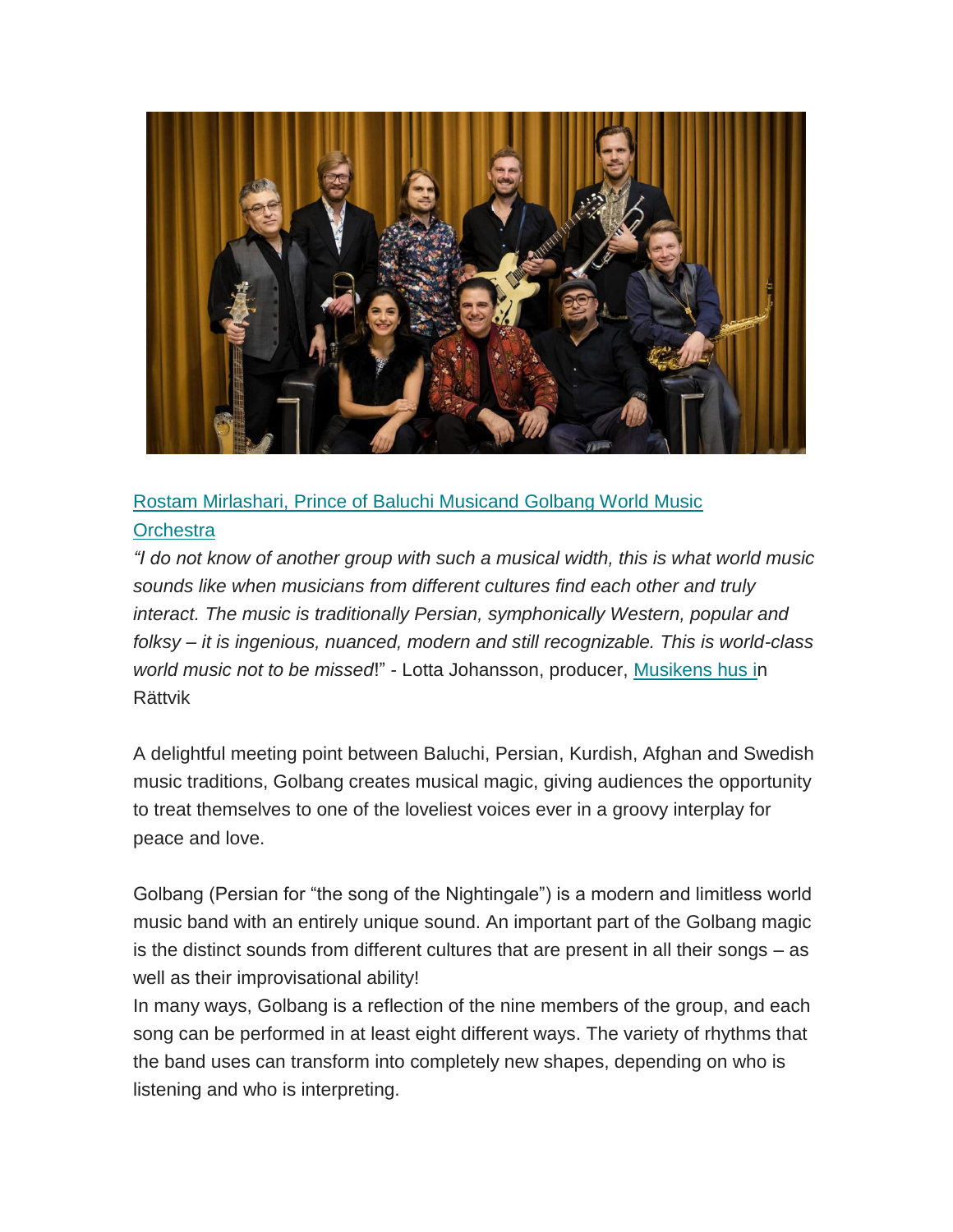

## [West, East, Fire](https://tirgan.ca/tirgan2019/event/west-east-fire/)

A duet performance of Piano and Tanbour along with professional poi dancers Stuart Kinnis Wilson and Lindsay Hacker, presenting the nature of Tirgan's theme "Unity", where three elements of music, dance, and culture are united spiritually. Tanbour represents the traditional root of Persian kurdish music, the piano is a symbol of western music, and fire is a sacred element of Persian Zoroastrians.



## [Muslim and a Mexican](https://tirgan.ca/tirgan2019/event/muslim-and-a-mexican-2/)

A musical project formed in 2016 in Brooklyn, New York, by Iranian veteran guitarist Anoush Saboktakin and Costa Rican multi-instrumentalist Luis Delgado. The band later added Pooya Ghorbani on lead vocals, expanding their repertoire from the 60's and 70's Persian to western rock, blues, funk and pop music. Described as both lively and energetic, they are currently touring select U.S. cities and recording their debut album. The aim of the band is to bring a diverse community of people together from different cultural backgrounds through the unifying power of music. Regardless of race, age, gender association, social and economical background, everyone is welcome… and everyone leaves delighted.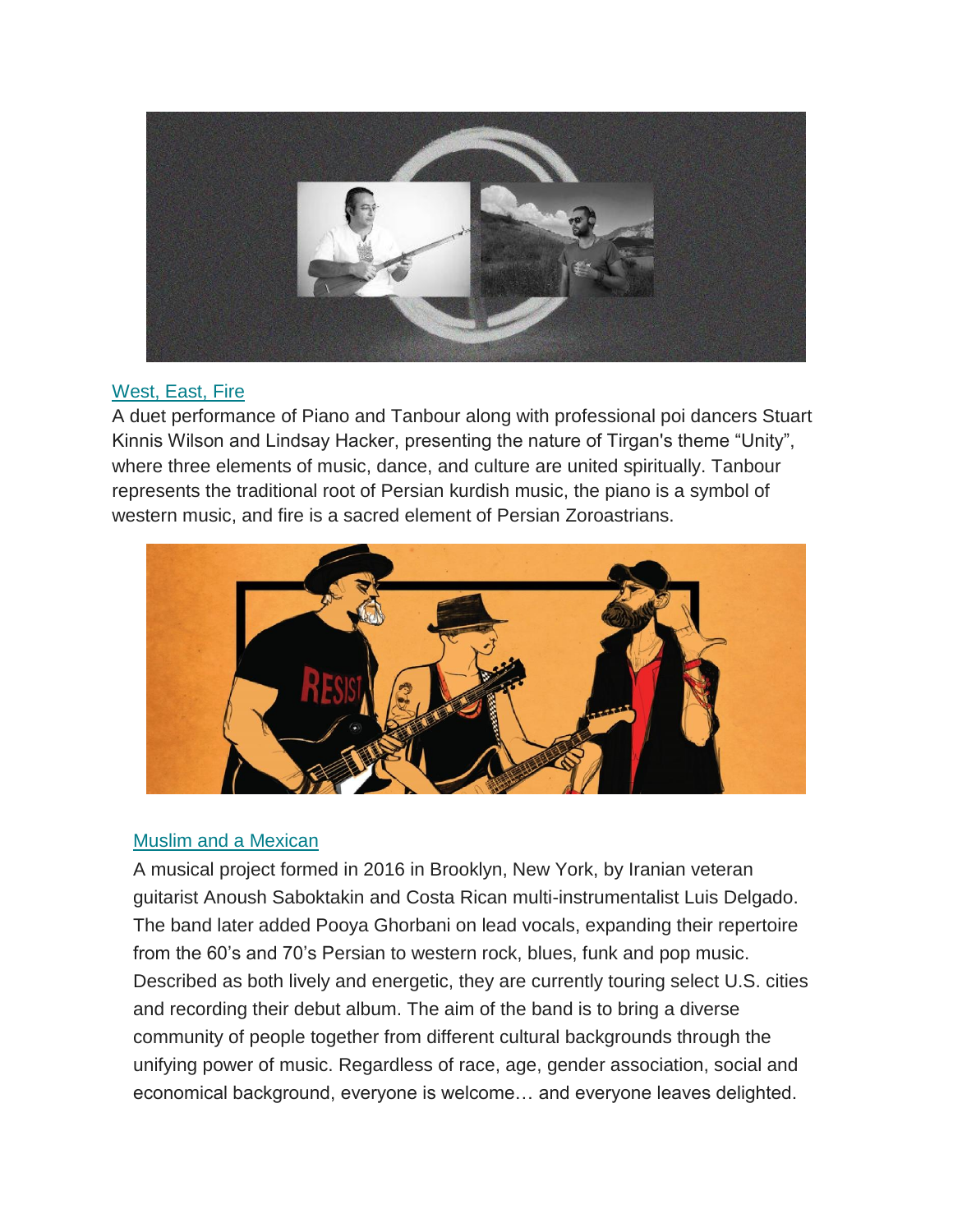# [A Few Days in Between A Tribute to Abbas Kiarostami](https://tirgan.ca/tirgan2019/event/a-few-days-in-between/)

Abbas Kiarostami was one of the most acclaimed and influential of Iran's major filmmakers, visual artists and poets. "A Few Days in Between" is a collective art exhibition celebrating the 79th birthday of Abbas Kiarostami with 79 art pieces dedicated to the late master, by 79 artists.

"A Few Days in Between" is that grey space called "life" between birth and death, light and darkness. All exhibited artworks are in black and white, framed in identical frames without regard to artists' hierarchy, as a collective effort to pay tribute to a man who lived a poetic life, and whose visual creations were a reflection of his life experiences. Immortalizing mundane yet glorious routines, untold but captivating stories, and breathing life into images that, despite their simplicity, have a lot to say or to listen to, was Kiarostami's signature style.

"A Few Days in Between" centers on the individuality and uniqueness of the artist's vision; refuses to conform with others; is independent and yet interconnected. The event is hosted by Arta Gallery at the Historic Distillery District as part of Tirgan Festival.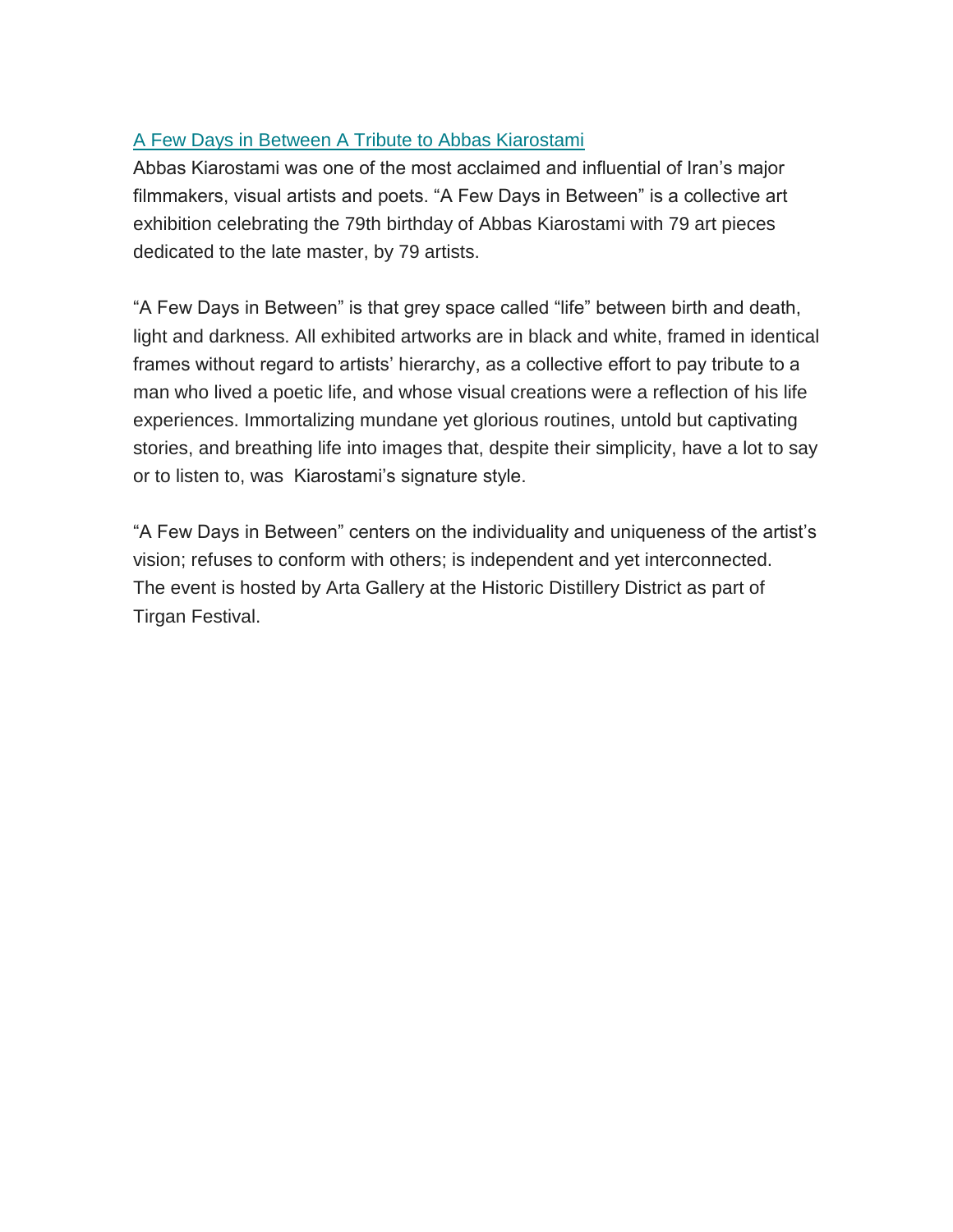

# [The Girls](https://tirgan.ca/tirgan2019/event/the-girls/)

Tirgan, in partnership with the Iranian American Women Foundation (IAWF), presents photographer and award-winning filmmaker Fery Malek-Madani's project exploring the lives of young women in post-revolution Iran. Malek-Madani's groundbreaking documentary film "The Girls" will be screened followed by a Q+A with the founder and President of the Iranian American Women Foundation (IAWF), Mariam Khosravani.

*"We hope that with presenting this film there will be a unique opportunity to compare the dreams of Iranian girls in Iran and young women here in the States [and Canada],"* says IAWF founder Mariam Khosravani. *"We are thrilled to showcase the work of Fery Malek-Madani as we both strive to build cultural bridges for women."*

Fifty years after witnessing the Iranian revolution from afar, Malek-Madani wondered if the girls of post-Revolution Iran had those same kinds of dreams for the future. Malek-Madani made it her mission to find out and was struck by the girls' well-thought-out responses to questions about their dreams —and their teachers' nurturing support.

The film will conclude with a special Q&A led by Mariam Khosravani, President and founder of IAWF.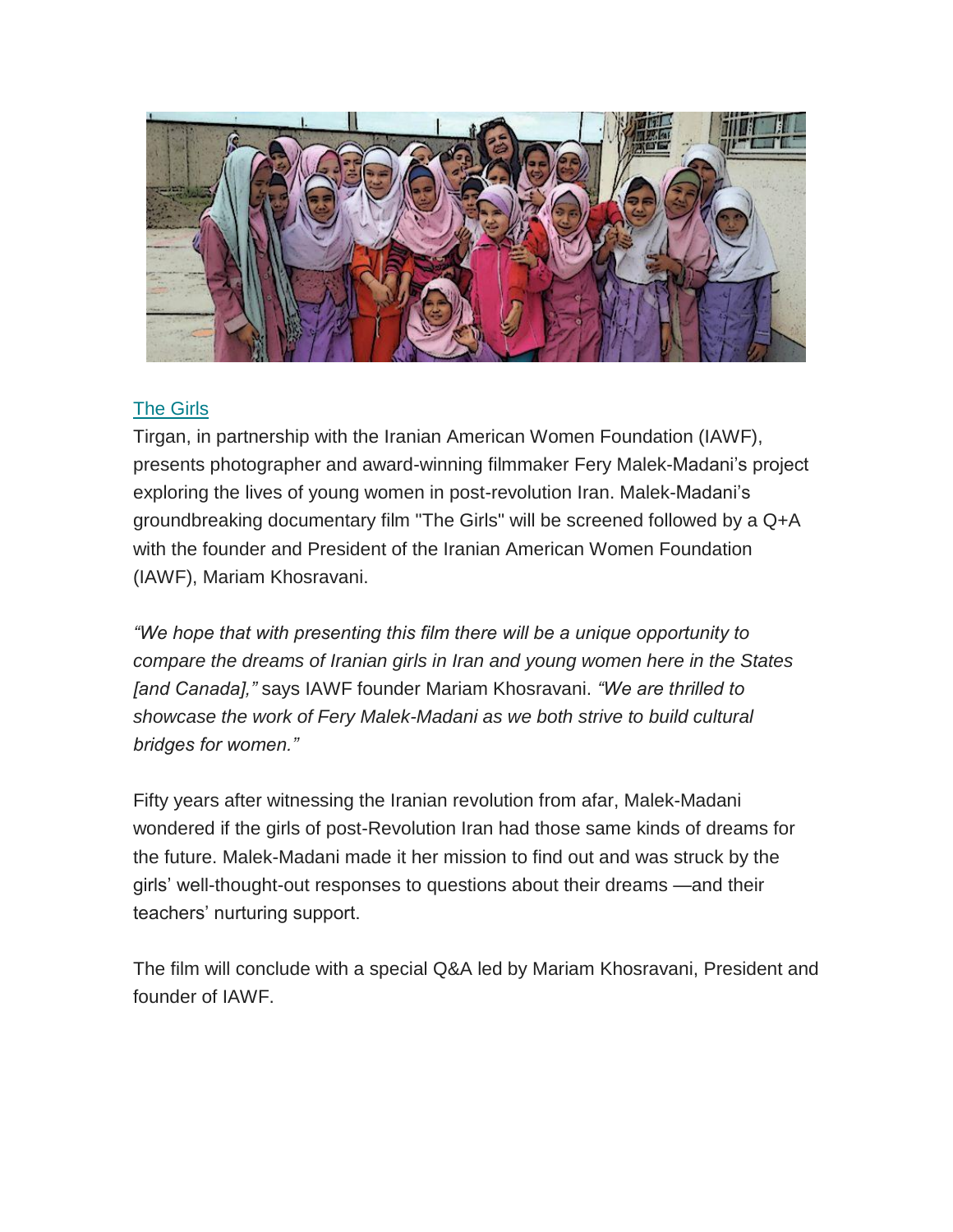

#### [Persian Dance Workshop By Sahar Dehghan](https://tirgan.ca/tirgan2019/event/persian-dance-workshop/)

Born in Iran and based between Paris and San Francisco, Sahar Dehghan has performed over 450 shows internationally and has directed 17 of them. Created at the CERN with a scientist her latest work she directed, WHIRL Quantum Dance (which also included) Shahrokh Moshkin Ghalam was recognized as pioneer work connecting dance, physics, digital arts, and Persian poetry. She is now directing the second part : WAVE Gravitational Dance. She has partnered with and learned from Shahrokh Moshkin Ghalam since 2007, and was renowned French director Macha Makeieff's lead dancer and lead actress in 2013 and 2014, as well as a lead dancer at the Asian Olympic Games for Rimsky Korsakov's ballet "Scheherazade" at the Opera of Guanzhou.

Workshop details TBD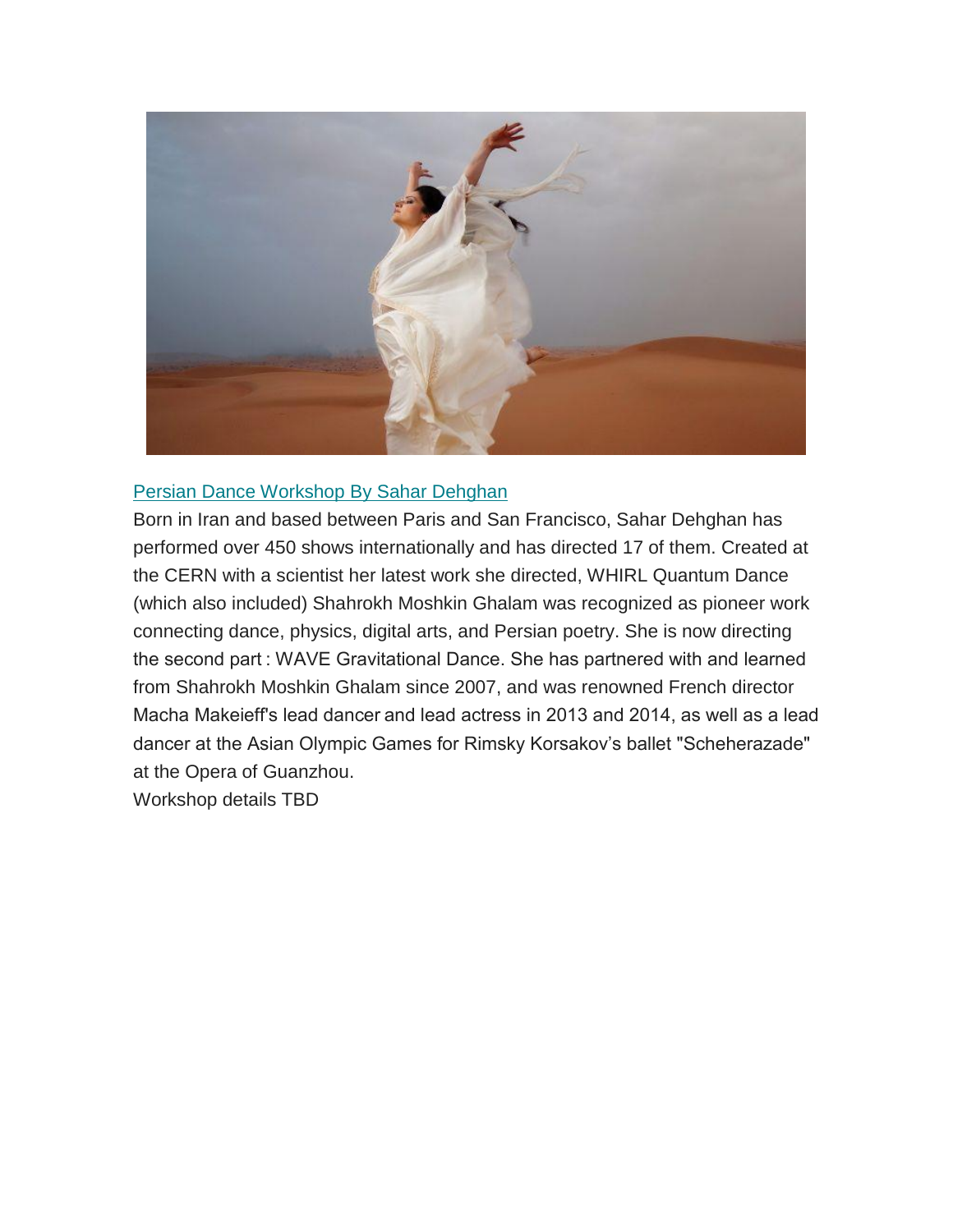

### [The Golha Project](https://tirgan.ca/tirgan2019/event/golha-project/)

The music and literary repertoire of Golha, 'Flowers of Persian Poetry and Song' was a series of weekly radio programmes aired on Iranian radio between 1956 and 1979 and covered the entire history of classical and contemporary Persian poetry, giving expression to the whole gamut of traditional Persian music and poetry. Given the monumental importance of these programmes, Jane Lewisohn wanted to find out if it would be possible to find, collect, archive and digitalize the entire Golha archive for posterity. The "Golha Project" thus began. Throughout 2006 and 2007 she made many trips to Iran, France, Germany, Canada and the United States, collecting the Golha programmes, with the support many generous private and institutional collectors.

The archive as a whole will be a unique cultural resource which can both be enjoyed by students and lovers of Persian culture and also used as a teaching tool for both Persian music and Persian literature. This event is a conversation session where Jane Lewisohn will present the project to the audience.